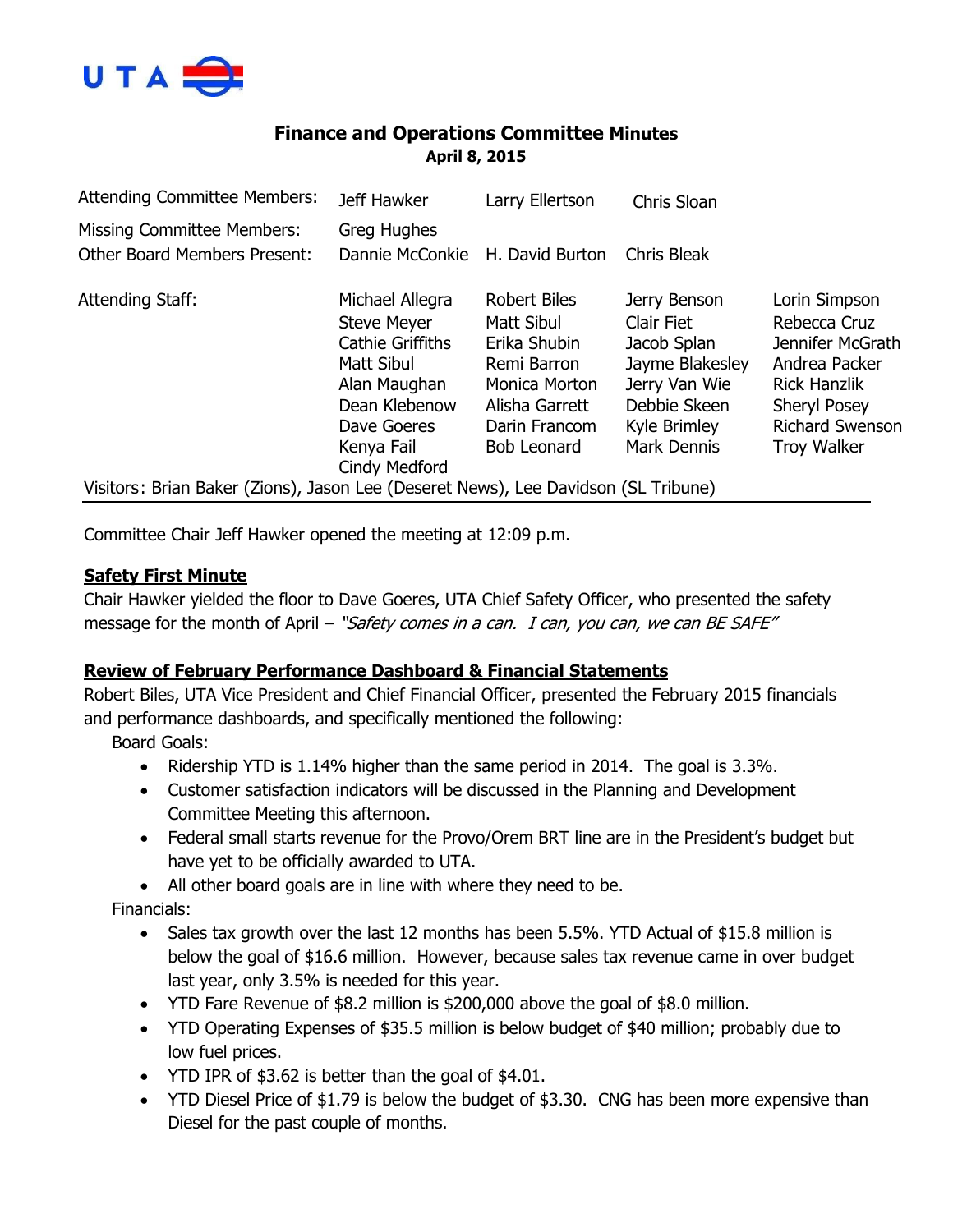A motion to forward the February performance dashboards and financial statements to the board was made by Trustee Chris Sloan and seconded by Trustee Larry Ellertson. The motion carried by unanimous vote.

# **Year-End Report on Performance Goals**

Michael Allegra, UTA President and Chief Executive Officer presented.

- 2014 UTA Highlights
	- $\circ$  #1 transit system in the U.S.
	- o Highest ridership in UTA history
	- o More service miles per sales tax dollar
	- $\circ$  Best UTA on-time reliability, leading the nation
	- o Strong financial portfolio
	- $\circ$  Major focus on outreach, transparency, and accountability
	- o Only agency triple certified in organizational standards (Quality, Environmental, and Safety)
	- o Broke ground on first FTA-partnered TOD
	- o One of the largest CNG bus fleets in Utah
	- o Best safety record to-date
	- $\circ$  Nearly 75% positive public approval rating
- Customer Focus
	- o Enhanced social media efforts
		- **Newsroom**
		- **Expansion to Instagram and Pinterest**
		- Real-time service information to riders via Twitter
	- o Implemented new customer comment system
	- o Implemented UTA website redesign
	- o Enhanced Trip Planner with added features
	- o Launched Ride Time SMS texting service
	- o Created new product and development sales department
	- o Created Eco Trip Rewards and Ride Van Plus programs
	- $\circ$  Increased awareness and marketing of FAREPAY (presented by Andrea Packer, Vice President and Chief Communications Officer, and her staff)
		- **FAREPAY 2014 Facts** 
			- Total retailers with FAREPAY: 291
			- Total FAREPAY cards sold: 20,525
			- Total funds loaded to FAREPAY cards: \$3 million
			- Percent of system boardings: 4%
	- $\circ$  Implemented real time passenger information on FrontRunner
	- $\circ$  Installed nearly 3,000 cameras in the UTA system
		- Installed cameras on highest 30 grade crossing accident and broken gate locations
		- **Implemented a camera system throughout bus operations**
	- $\circ$  Implementation of a system-wide radio system (presented by Clair Fiet, Chief Technology Officer and his staff)
		- Some of the original systems had been in service for 20+ years and past their normal operating life. The old systems were using analog technology and were not compatible with one another (each transportation mode was unable to communicate with one another).
		- **•** Constructed 26 new communications sites
			- Coverage of over 4,000 square miles
		- Installation of new radios for: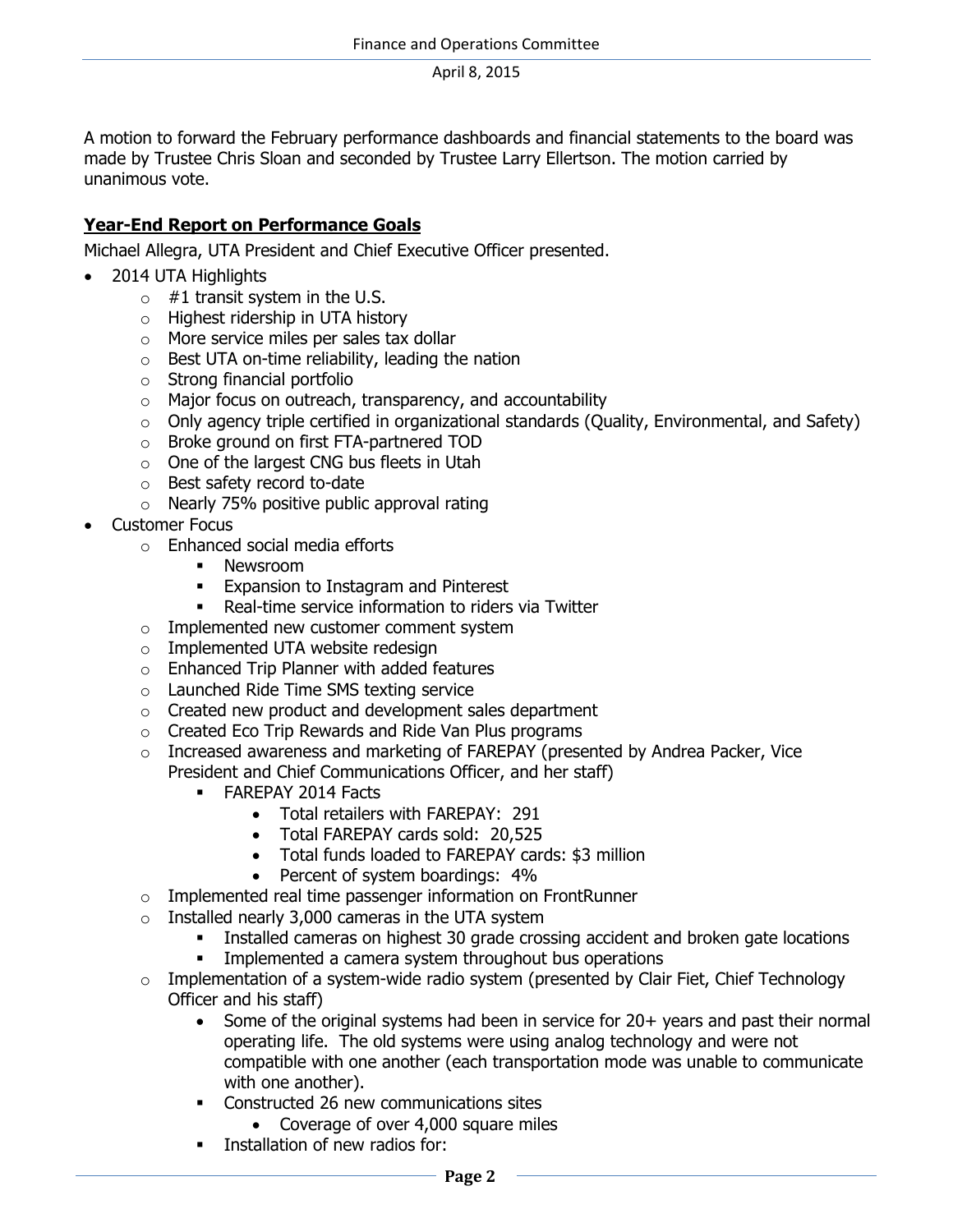- 641 fixed route and paratransit
- 102 FrontRunner
- 315 TRAX
- 225 support vehicles
- 1,217 issued handhelds
- Approximately 2,500 subscribers working in the system
- o Over 30 apps available for customer use
- o Accepted ApplePay
- o New pedestrian treatments installed on existing rail lines
	- Old gray tactile on platforms replaced with new yellow standard
- $\circ$  Completed 115 customer amenity projects including installation of new bus shelters and other bike and pedestrian treatments (presented by Jacob Splan, Engineering and Construction Planner)
	- **Bus Stops**
	- **Sidewalks**
	- **Matching Projects**
	- **Streamlined Process**
- Finances / Funding
	- o Operating expenses were \$6.7 million, or 2.9% under budget
	- o Improved long-term forecasting through TDP
		- Increased amount designated as 'Available for State of Good Repair' by \$1.8 billion)
	- o Negotiated Provo-Orem BRT financing for the interlocal agreement
	- o Won \$820,000 TIGER grant for Pioneer Corridor Study
	- $\circ$  Increased investment earnings by \$2.3 million over what would have been earned through the state investment pool
	- o Reduction in debt service
		- 2014 bond issue resulted in \$3.8 million reduction in debt service
		- 2015 refunding/restructuring resulted in a savings of \$77.7 million
	- o Revenues and Savings Exceed 2014 Cost (presented by Kenya Fail, Sr. Human Resource Generalist)
		- **2014 Finance Department Operating Costs \$7.05 million**
		- <sup>2014</sup> Finance Department Revenues and Savings \$8.3 million (2014 bond issue, Investment earnings, CFO staff saving actions, and 2013 on-going savings)
	- o CareHere On-Site Facility (also presented by Ms. Fail)
- Accountability, Transparency & Outreach
	- o More than a dozen audits performed in 2014
		- Includes federal, state, financial, safety, operations, organization standards, and others
		- Responded to all recommendations in the legislative audit
	- o Six public hearings and one open house held
	- o Open UTA supported 11 different outreach efforts
	- $\circ$  Met with all appointing authorities
	- o Extensive interaction with legislators
		- **Includes interim committee meetings, Transportation Task Force, in-person meetings,** and more
	- $\circ$  Website and social media used to post information on budgets, public hearings, performance reports, and more
	- o Increased outreach
		- **EXECUTE: Includes executive liaisons, Transit Bulletin, Making Connections**
	- $\circ$  UTA participated with more than 50 community boards and service organizations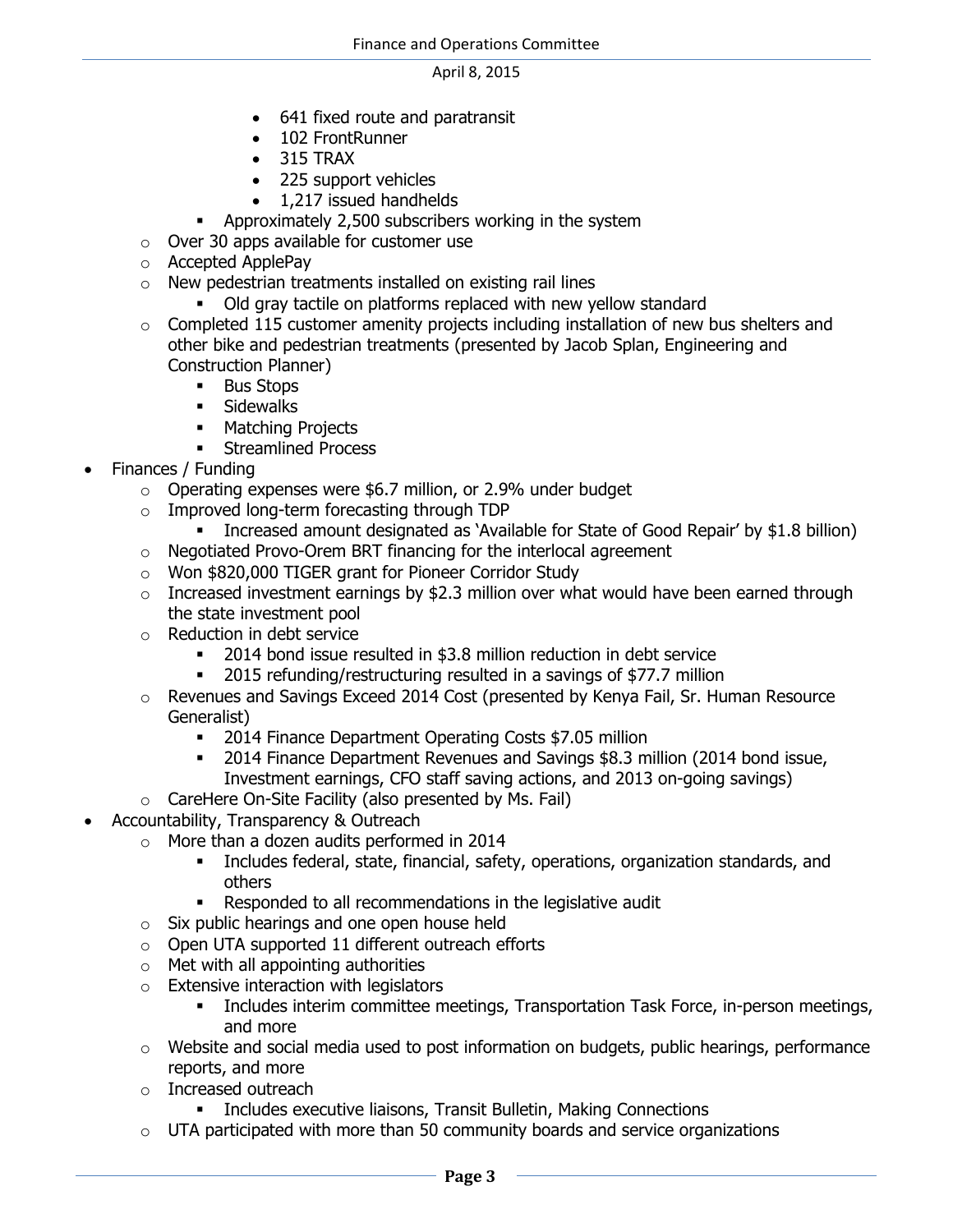- Allegra selected for APTA Executive Committee
- Allegra recommended to serve on UITP Executive Committee
- o Participated on the Utah Transportation Coalition
- o Organized the 2014 Transit Academy
- o Conducted bicycle-pedestrian-transit safety symposium with 150 local officials
- o Hosted WRA annual conference
- o Hosted active transportation and health summit
- $\circ$  Community outreach for Ogden and South Davis Transit Corridors, Murray-Taylorsville, and Provo-Orem BRT
- o Media stories overall rated 87% positive or neutral
- Service/Ridership
	- $\circ$  Increased ridership by 2.17%
		- UTA's ridership growth more than double national average (2.17% vs. 0.95%)
		- **Increased FrontRunner ridership by 15%**
		- Record high TRAX and FrontRunner ridership on first full year of rail
		- **Mode split** 
			- Downtown: 25%
			- University of Utah: 37%
			- An equivalent of 1.5-2 lanes of traffic removed from I-15 each day
		- Mode choice
	- o Reliability rates:
		- TRAX: 94.57%
		- **FrontRunner: 92%**
		- Bus: 91.46%
			- UTA is the national leader in on-time performance
	- o Surpassed IPR Goal
	- o Service increases in 2014
		- Launched new service to Hill Air Force Base
		- Route 45 increased to 15 minute service
		- Routes 9 and 17 adjusted to 30 minute service all day
		- Route 612 has 15 minute service beginning two hours earlier
	- $\circ$  Launched distance based fare pilot in Utah County
	- o Environmental Assessment approval on Provo-Orem BRT
	- o State of Utah pass
	- o Completed the following studies: Clearfield, Davis-SLC Connector, Sandy/South Jordan Circulator, Northern Utah County
	- o Advanced transit and active transportation studies
	- o Co-produced Shared Solution for West Davis Corridor
- Transit-Oriented Development
	- o Sandy TOD
		- **Historic groundbreaking**
		- Phase 1 and 2 approval
	- o Jordan Valley TOD
		- Approval from board and city of site and development plan
		- **-** Approval of developer financing
	- o Clearfield TOD
		- **-** Approval from board and city of site master plan
		- **-** Design underway
	- o Partnered with West Jordan and West Valley to produce station area land use plans
	- o Finalized and published TOD design guidelines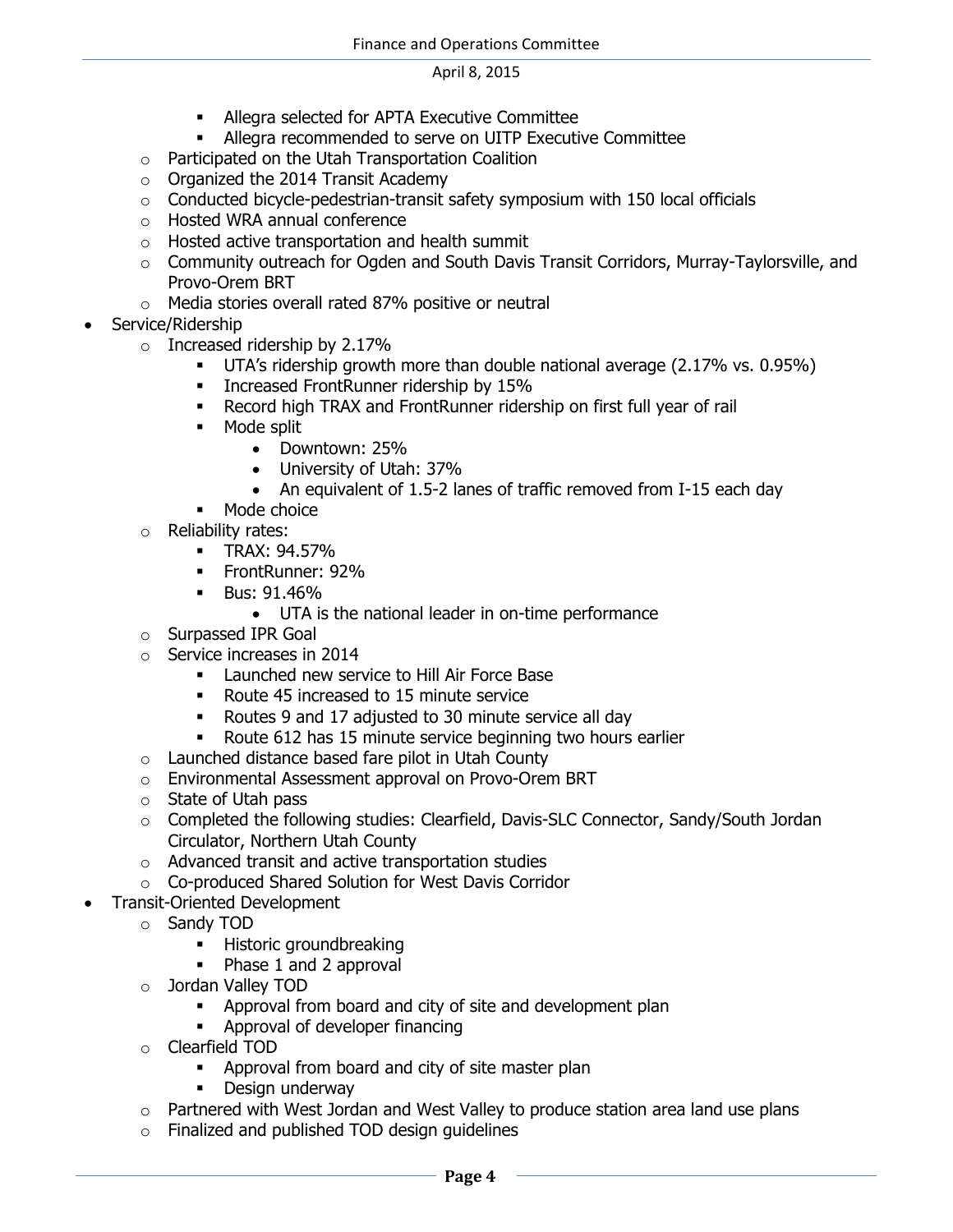- o Planned and organized TOD roundtable event
- **Sustainability** 
	- o Spent \$30.5 billion on state of good repair (SOGR) in 2014
		- 2015-2024: \$650.8 million budgeted for SOGR, averaging \$60 million per year
		- 2025-2040: \$4.1 billion is budgeted for SOGR, averaging \$259 million per year
	- $\circ$  Nationwide leader in addressing and implementing transit asset management strategies
	- o Ordered and will have one of the largest CNG fleets in Utah
		- Committed to future CNG purchases
	- $\circ$  UTA owns the largest Class 1 bike trail system in Utah
	- o WAVE project successful "cord" cutting
	- $\circ$  Received Envision Utah's CAAT recommendation of "expanded public transportation"
	- o Partnered with GREENbike
	- $\circ$  Performed an in-depth analysis of first and last mile solutions (presented by Jenny McGrath, Strategic Planner)
- Economic Development
	- $\circ$  Utah's economy is growing at 3.0%, compared to 1.8% in the U.S.
	- $\circ$  Utah has the second fastest growing population in the nation
	- o Mountain Accord
	- o The Bennett Institute
	- o Completed station area plans
	- o Keen support for chambers of commerce, EDCUtah, and GOED
	- o Clean air ads promote transit use
	- o Tourism component
	- o Business initiatives and development near transit:
		- Overstock.com
		- **Layton TOD (private)**
		- **Farmington station**
		- **Bridges residential**
		- **Depot District**
		- **Fireclay**
		- **Sugar House**
		- Orem intermodal apartments
		- Provo intermodal apartments
		- **Geneva**
- Safety (presented by Darin Francom, Safety Administrator)
	- $\circ$  Restructured public safety department for increased outreach and better efficiency
		- Completed board-directed consultant review of UTA police department
	- o First in the nation Transit Agency Safety Plan
	- o Selected new software program for CAD and RMS (eForce)
	- o Best safety record to-date
		- **EXECT** Zero accidental fatalities on system
		- All modes below accident goals
		- **TRAX major accidents down 30%**
		- Achieved a bus avoidable accident rate of 0.83, lowest ever
		- High severity incidents on buses reduced 65% since installing cameras
- **Efficiencies** 
	- o Administrative overhead was 12.5% of operating costs in 2014
	- $\circ$  Administrative overhead on the FrontLines 2015 program was 9%
	- $\circ$  CFO staff initiatives resulted in \$1.2 million in savings and revenues; ongoing savings from 2013 initiatives added another \$1 million in savings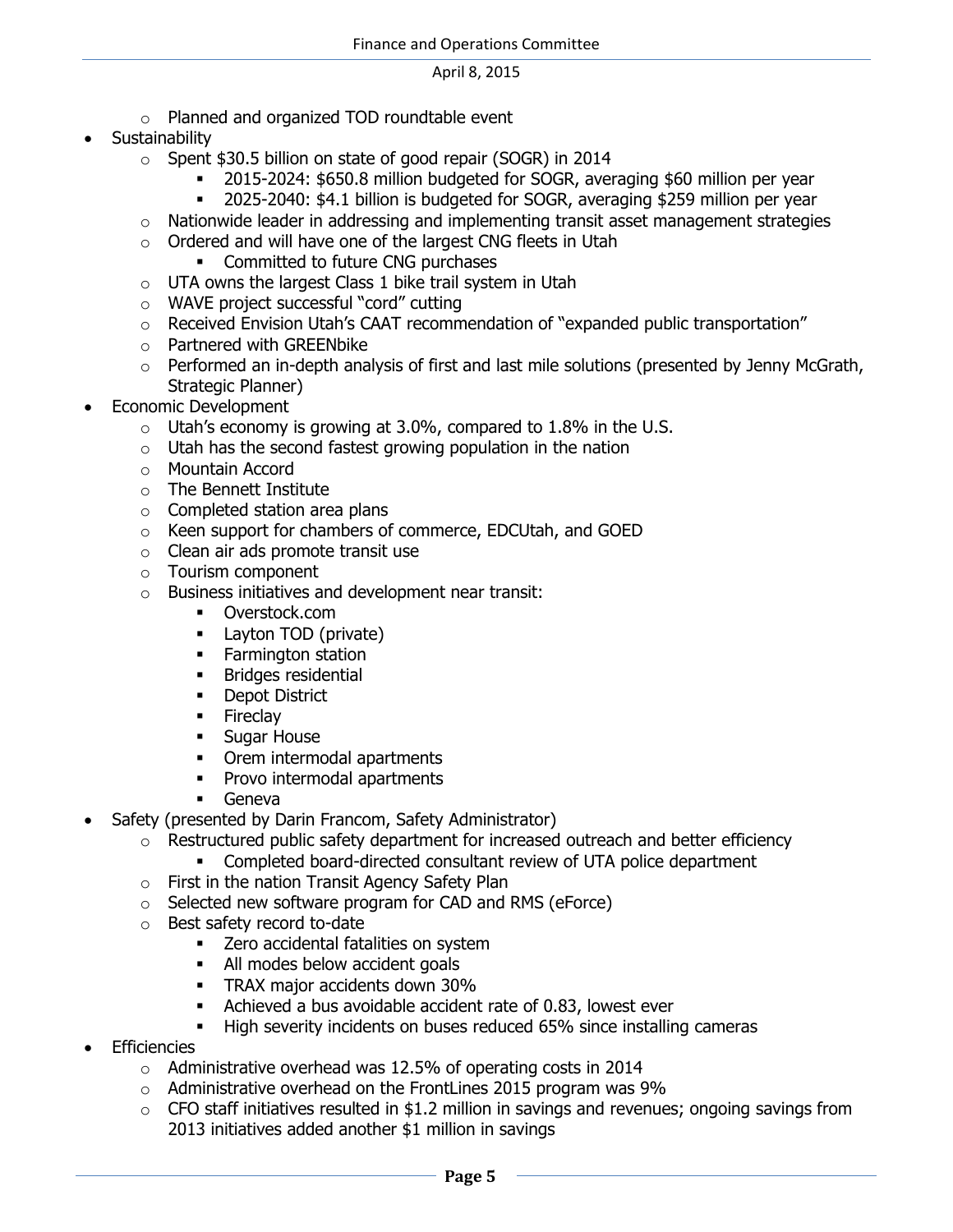- o Operations
	- Achieved \$756,440 in savings from in-house rebuilt parts
	- Built bus front-end cap mold to allow for in-house repairs
	- **IMPLEM** Implemented TRAX coupler and pantograph shop for in-house rebuilds saving approximately \$125,000
	- Collected \$3 million in warranty recovery from light rail car manufacturer
	- Right-sized light rail vehicle consist size; reduced miles by over 104,000, saving \$225,000
	- Implemented a new switch lubrication process saving \$8,360 labor hours per year
	- Created mobile restrooms to resolve end-of –line concerns for operators (presented by Lorin Simpson, Regional General Manager for the Salt Lake Business Unit and his staff)
- Other initiatives & Milestones
	- $\circ$  TRAX 15<sup>th</sup> anniversary
	- o American Public Transportation Association's 2014 Outstanding Public Transportation System
	- o Salt Lake Chamber President's Award for Excellence
	- o 2015 APTA Rail Conference
	- o Opened on-site health clinic, completing all phases of "Healthy UTA"
	- o Developed Peak Performance Program and extended to all administrative employees
	- o Made total compensation adjustments
	- o Developed employee retention and succession strategy
	- o Redesigned UTA's strategic corporate training program
	- o Supervisor redesign project
	- o Delivered the "UTA Way" training to executives, managers, and supervisors
	- o Conducted annual manager/supervisor retreat
	- o Conducted employee engagement survey
	- o NTD acceptance of automated passenger counter ridership reporting
	- o Established mobility management function
	- o Published Park-and-Ride Master Plan
	- o Nearly 43.3 million spam email messages blocked
- 2014 Board Goals

Chair Hawker and the other Trustees present expressed how impressed they are with all UTA accomplished in 2014.

A motion to forward the 2014 Year-End Report on Performance Goals to the Executive Committee for action was made by Trustee Sloan and seconded by Trustee Ellertson. The motion carried by unanimous vote.

### **Outside Auditor Contract**

Chair Hawker mentioned Alan Maughan, UTA Director of Audits reminded him that UTA's Outside Auditor Contract (financial and pension auditors) needs to be renewed.

- Chair Hawker then distributed a list of those who have performed UTA's audit service in years past.
- Since 2003, Deloitte and Touche have been UTA's auditors. A new RFP was issued and the contract was awarded to them again in 2008.
- Mr. Maughan explained the contract UTA currently has with Deloitte was for five years with two 2-year extensions. UTA has utilized the first two year extension which expires at completion of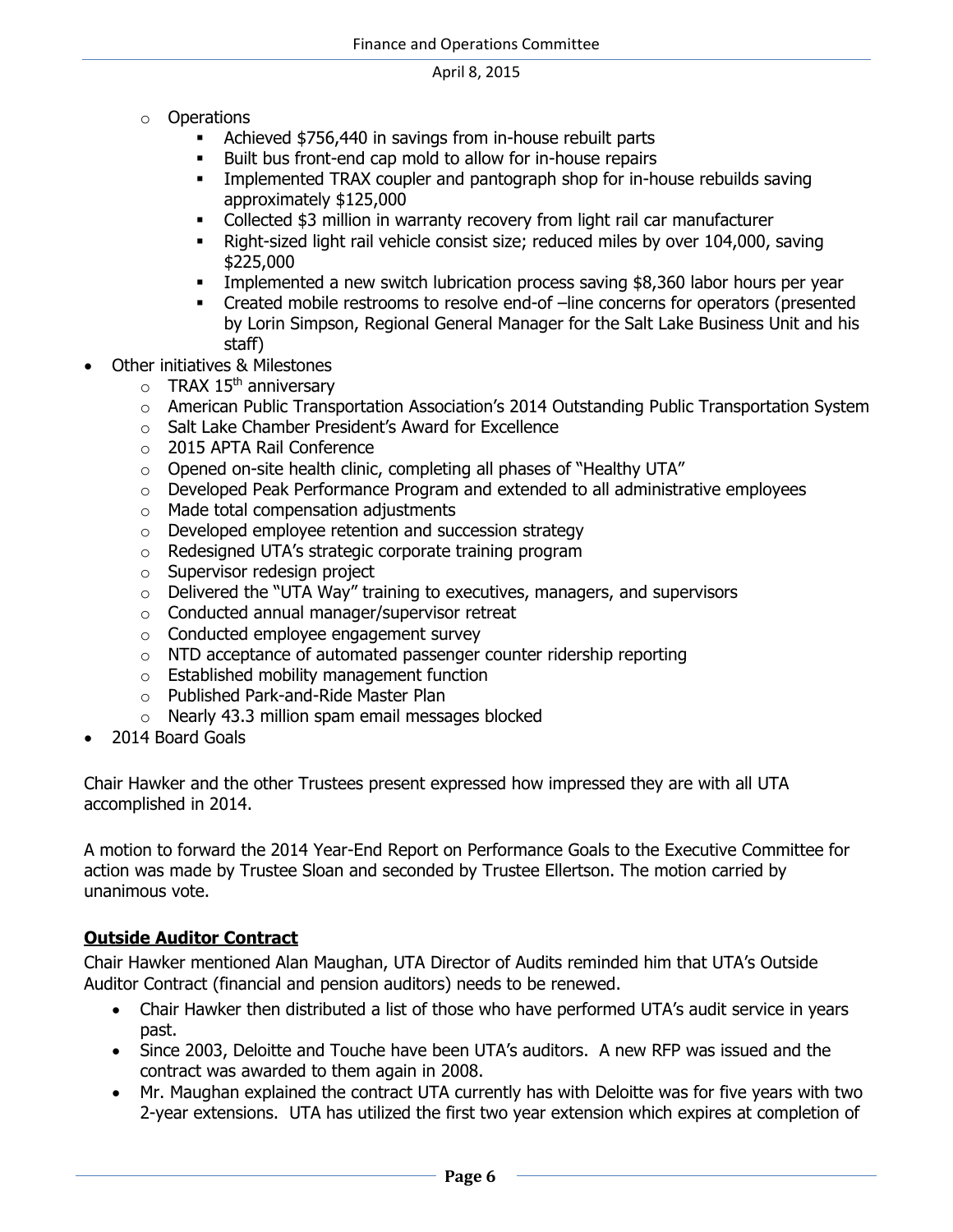the 2014 audit; so a decision needs to be made whether or not to take advantage of the second 2-year extension or send the contract out for a new RFP.

- Mr. Maughan and Mr. Biles explained since the contract was awarded, the partner over the job has since retired and the audit manager, audit senior, and audit staff has all changed so UTA can have assurance that fresh eyes are looking at UTA and the financials.
- Trustee Sloan expressed he has some concern about the length of time the same auditors are used. However, he went on to say he doesn't have concern continuing with Deloitte (even if they are awarded a new RFP) based on staff recommendations and the comments they made about there being fresh eyes doing the audits. Trustee Sloan just stated he feels it's something UTA needs to pay close attention to.
- Trustee Dannie McConkie expressed he favors changes (meaning going through an RFP process) because of perception. He feels it's helpful to ask the questions and healthy to go through the process.
- Trustee Ellertson expressed he's in favor of going out for a new RFP.

A motion to forward the Outside Auditor Contract being sent out for a RFP to the board for approval was made by Trustee Sloan and seconded by Trustee Ellertson. The motion carried by unanimous vote.

# **Approve March 11, 2015 Meeting Report**

A motion to approve the March 11, 2015 meeting report was made by Trustee Ellertson and seconded by Trustee Sloan. The motion carried by unanimous vote.

### **Investment Policy Review**

Richard Swenson, UTA Financial Services Manager and Deputy Director presented.

- The only change that has been made to the Investment Policy since it was originally instituted a little over a year ago was the amount allowed to be invested in corporate bonds was changed from 25% to 35%. The 5% cap on each issuer remains the same. It gives a little more flexibility to the investment manager who manages the 1-3 year portfolio of \$20 million.
- No other changes have been made to the Investment Policy.

# **Debt Management Review**

Mr. Biles, Richard Swenson, UTA Financial Services Manager and Deputy Director, and Bryan Baker from Zions Bank presented.

- Debt Service Reserve and Rate Stabilization Fund Policy
	- o This is a restricted reserve, established in 2012.
	- $\circ$  The reserve is funded when any of the following occur:
		- A refunding of existing debt creates interest expense savings
		- Variable rate interest is less than budgeted interest
		- **Monies previously held in debt reserves are no longer required**
		- The President/CEO authorizes one-time contributions
	- $\circ$  The reserve currently may be used as follows:
		- For the early retirement of existing debt
		- When actual interest on variable rate debt exceeds budgeted interest (UTA currently does not have any variable rate debt)
		- To pay debt service payments, when budgeted funds are insufficient
		- To be pledged as reserves for new debt, or as collateral for short term bank lines of credit
		- By majority vote of the Board of Trustees and other permitted purposes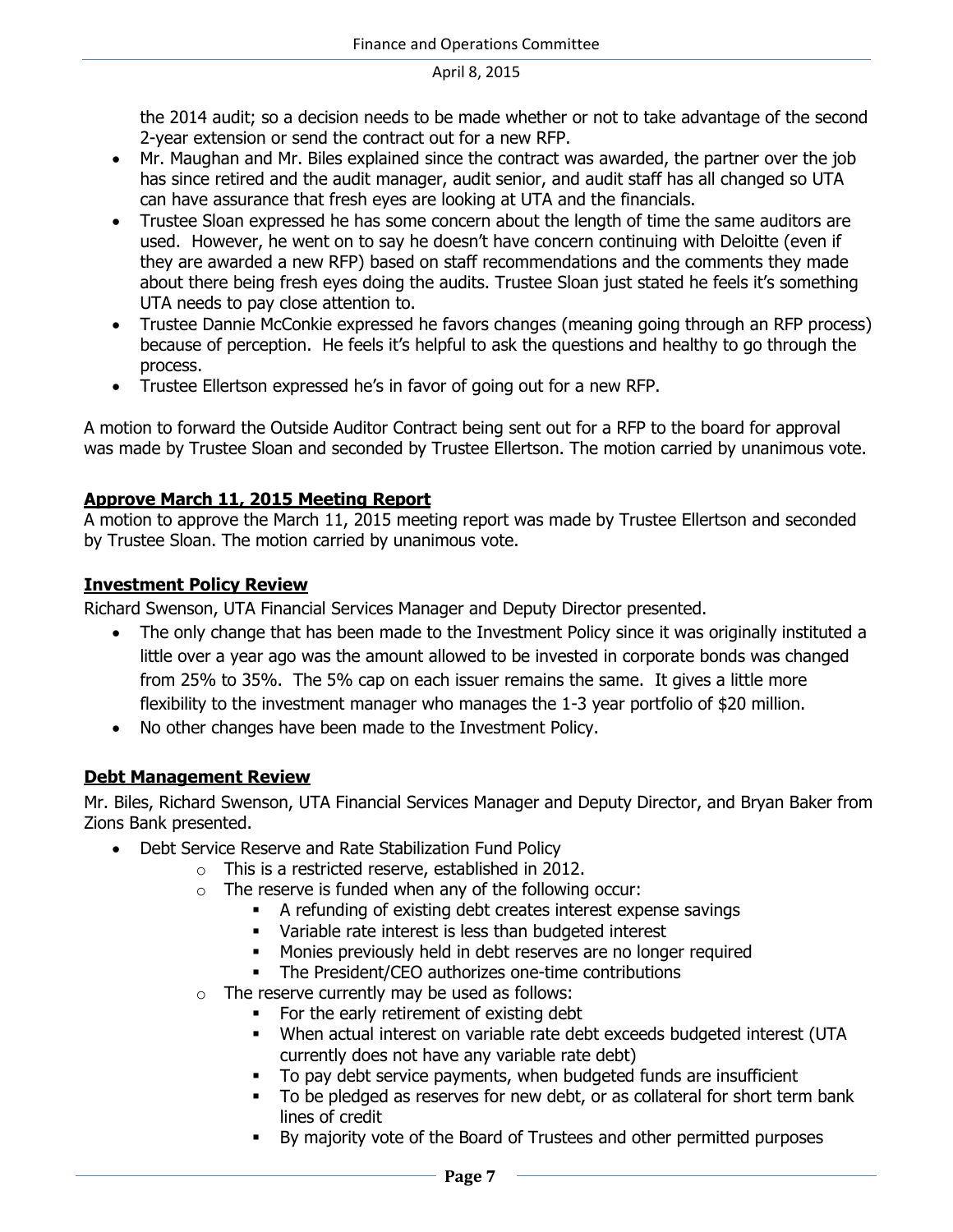- $\circ$  As of December 31, 2014 the balance was \$4,866,866.
- A chart displaying weekly interest rates since January 1, 2014 showed they dropped from approximately 4.75% down to below 3.4% in January, 2015 when UTA bonds were sold. After the sale, rates went back up some and are now declining again.
- A simple summary chart of the sale was displayed and showed the following:
	- o Par Amount \$860,660,000
	- $\circ$  Cashflow Savings \$85,199,817 (comparing old debt to new)
	- o Present Value Savings \$77,706,260
	- $\circ$  Present Value Savings (% of refunding) 9.03%
	- o Total Orders \$1,679,320,000
	- o Retail Orders \$175,995,000
- The Debt Service Reserve & Rate Stabilization Fund balance, assuming no use of funds and only savings from 2014 to 2038, indicates that UTA will have some options for debt reduction after 2018.
- Options to Reduce Debt
	- o Call outstanding bonds. Next call date is 2022.
	- $\circ$  Payoff a portion of outstanding short-term notes. \$80 million in 2017 and \$76 million in 2018.
	- $\circ$  Reduce or eliminate the 2018-2020 bond issues. \$65 million in current financial plan.
	- $\circ$  Reduce revenue service vehicle leasing. \$234 million in current financial plan.
- Next Steps
	- $\circ$  Revisit debt reduction opportunities in one year and every six months thereafter.
	- o Next update: April 2016 (or as requested by F&O Committee)

### **CNG Update**

Jacob Splan, UTA Engineering and Construction Planner stated the following:

- The pipeline was connected last week and has been energized. Gas meters and pressure regulators are being installed this week. Activating and commissioning will begin at the end of the month.
- Unless there are any unforeseen circumstances, the UTA CNG fueling station will be open and operational by June 1, 2015.

### **Input for May Committee Meeting Agenda**

The following items were deferred this month due to time constraints:

- Audit Report
- Ouarterly Investment Report
- Business Unit Overview Salt Lake Business Unit
- Mobility Management Program Update
- APTA Rail Conference Update
- Liaison, Conference and External Committee Reports

### **Liaison, Conference and External Committee Reports**

Mr. Allegra reminded the trustees of the combined UTA/UDOT meeting next week.

# **Adjourn**

Trustee Sloan made a motion to adjourn this meeting at 2:00 pm; Trustee Ellertson seconded the motion. Meeting adjourned.